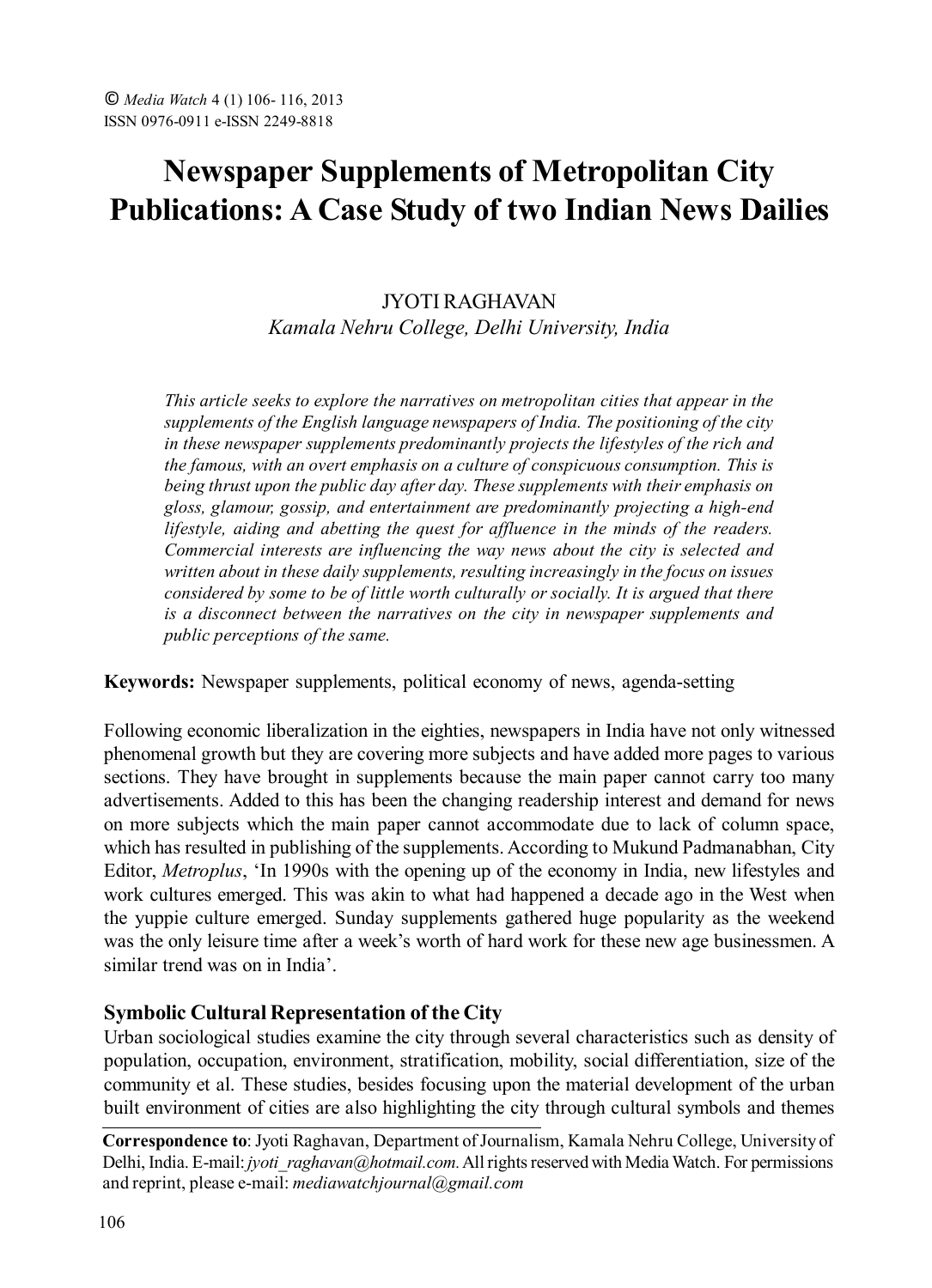that inundate the modern city. The city is looked at in terms of several themes, motifs, floating signifiers and spectacles like events, leisure and cultural activities which have come to play a significant part in urban life. Symbols, images and other forms of verbal and visual representations define the city in a particular way in the newspaper supplements. 'Lifestyle magazines and consumer columns of the daily newspapers open a window to a rarified view of the city, that of boutiques, restaurants and other specialized sites of consumption, making ordinary people more aware of the elites' cultural consumption. The high visibility of spokespersons, stars and stylists for culture industries underlines the up-market quality of culture as a motor of economic growth' (Zukin, 2005, p. 285).

We now turn to the symbolic narratives of the city which are published in these newspaper supplements. Writing about the city, these supplements can ideally provide the readers with a vast array of subjects, ranging from the city's infrastructure, to its development, to a range of social and civic issues, to its places of interest, its cultural vibrancy and last but not the least, the people who make up the city. "The newspaper particularly is tied functionally and symbolically to conceptions of place and describes characteristic inflections of the narrative of city life" (Parisi & Holcomb, 1994). An important attribute of urbanization is that the culture and values of the city become dominant in the entire society. "Culture is the constant process of producing meanings of and from our social experience" (Fiske, 2011, p.1). Cities are landscapes of cultural diversity and sub-cultural differentiation, what Robert Park (1925) called a 'mosaic of social worlds'.

This brings on the main question of what narratives of the city do we get to see in the newspaper supplements today. A study of the city-based newspaper supplements that accompany some of the largest circulating English language national dailies of the country, reveal a one-sided image of the city. The article seeks to examine the news content of these supplements. It seeks to explore what image of the city these supplements want to create in the public's mind. It also tries to examine if journalists covering the city supplements face any pressures that force them to select or construct the news content in a particular way.

#### **Methodology**

The methodology used for this study involved a qualitative analysis of the news content of the City supplements brought out by two English language newspapers in Delhi—from February, 2012 to April, 2012. Interviews were also conducted with four journalists who have worked for these publications to get insights into the way news content for these supplements is selected and represented for the readers. The serious look of the host newspapers is in sharp contrast to the flippant and garish look of the supplements brought out by the main publications, which has a bearing on the paper's credibility. Advocates of the journalism's agenda-setting role assert a direct causal relationship between journalistic content of the media and subsequent public perceptions of what are the important issues of the day. Studies by the Glasgow Media Group indicate that news productions are inevitably and normally the result of selection, interpretation and are therefore biased. There is a good deal of analysis by the Glasgow Media Group (1980) which lends support to the critical interpretation of how and why news is the way it is.

Allan Bell (1991) emphasizes that journalists and editors produce news stories not articles. These stories have a viewpoint, values and structure that can be analyzed. A good deal of critical content analysis of news interprets evidence of deviations of representation from reality in terms of ideology and manipulation by dominant social classes as is evident in both the newspapers under study -*Delhi Times* and *HT City* supplements. News, as it exists is not an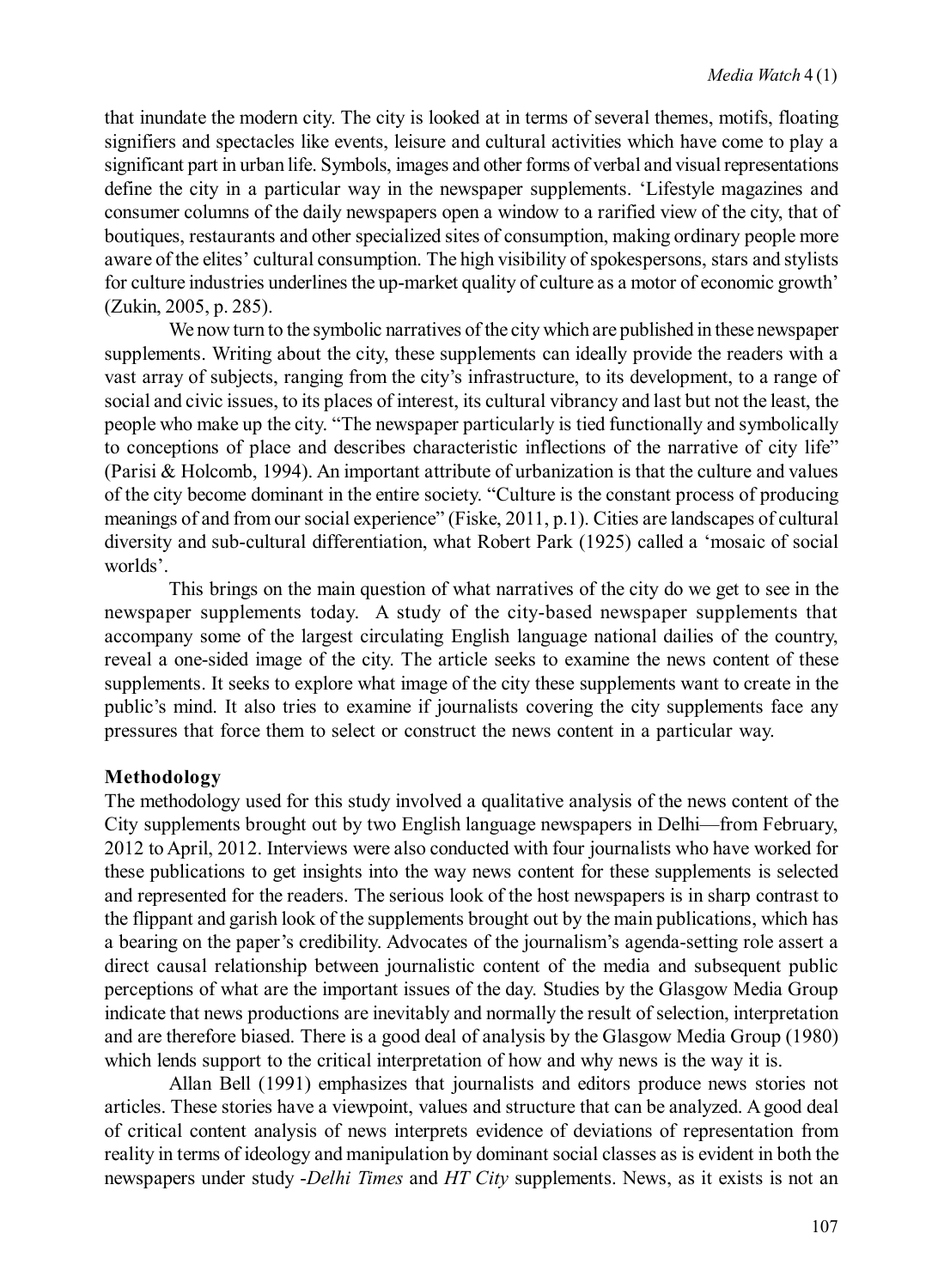objective reality and news simply would not exist without the media. This research analysis points out that the reported events are considered important by the public only if they are presented by the media as being important news in the first place. This lends credence to the agenda-setting approach which explains that the media sets the agenda through selective framing of news and constructs a partial account of reality which then becomes the agenda for the public. Over time, the press agenda also becomes the peoples' agenda and public opinion gets formed. In depth interviews were conducted with twenty readers of the city supplements to find out what impact the symbolic cultural narratives of the city projected in these newspaper supplements had upon them. The interviews help to establish how the Press agenda impacts upon public perceptions.

#### **Qualitative Analysis of** *HT City* **and** *Delhi Times*

The quintessence of the city captured by newspaper supplements today is revealed from the following advertisements for *HT City* and *Delhi Times* in the *Hindustan Times* and *Times Group* websites, respectively which clearly showcase the kinds of symbolic cultural narratives of the city that these supplements seek to project. *HT City* and *Delhi Times* have been selected for this study since these two newspaper supplements are the most widely circulated in the country. The Indian Readership Survey (IRS) 2012 reveals that *HT City* has a readership of 37.67 lakhs, placing it as the second most widely read English newspaper in India after *Delhi Times* brought out by *The Times of India*.

*The Hindustan Times* reader wakes up to a bundle of fun, frolic, entertainment and masala everyday called *HT City* (in Delhi) and *HT Cafe* (in Mumbai). One of the strongest drivers of readership, the daily entertainment supplement enjoys almost universal salience and readership. The buzzy daily supplement has redefined lifestyle and entertainment space in newspapers, packing a punch with daily dose of Bollywood, Hollywood, Fashion, Relationship, City and Campus. (HT Media online)

In 1994, *The Times of India* took a bold step at experimenting with not just news, but something which was more. The resultant was a supplement –*Bombay Times* – which broke the mould when it came to capturing the latest about what's happening in and around the city in a package that captured the essence of the city – its people, culture, fashion, art, theatre, sports, films, and private and public social gatherings. (Times Group Website)

The positioning of the 'city' for these city-based news supplements is apparent from their above description with the emphasis being on gloss, glamour and punch predominantly projecting the lifestyles of the rich and famous and not the common man. Instead of functioning in a manner that ensures equality among the readers, these supplements have only contributed towards driving a division in the class structure of society. *The Hindu* newspaper also brings out a daily newspaper supplement called *Metro Plus*. This supplement also covers the city but its news content stands out in sharp contrast to some of the other supplements. According to Padmanabhan (2009) of *The Hindu*, "the inaugural issues and those that followed laid the foundation for this supplement by engaging their respective cities in their totality, dealing with subjects such as lifestyle, culture, heritage, fashion and food, and lending another dimension to the newspaper's overall coverage. The paper offers informative news on lighter subjects and does not contain any gossip nor Page 3 content."

This research study examined the daily news content of the supplements of *The Times of India* and *Hindustan Times* and the qualitative analysis of the news content of these two supplements shows that the print media have increasingly shifted from the serious and genuine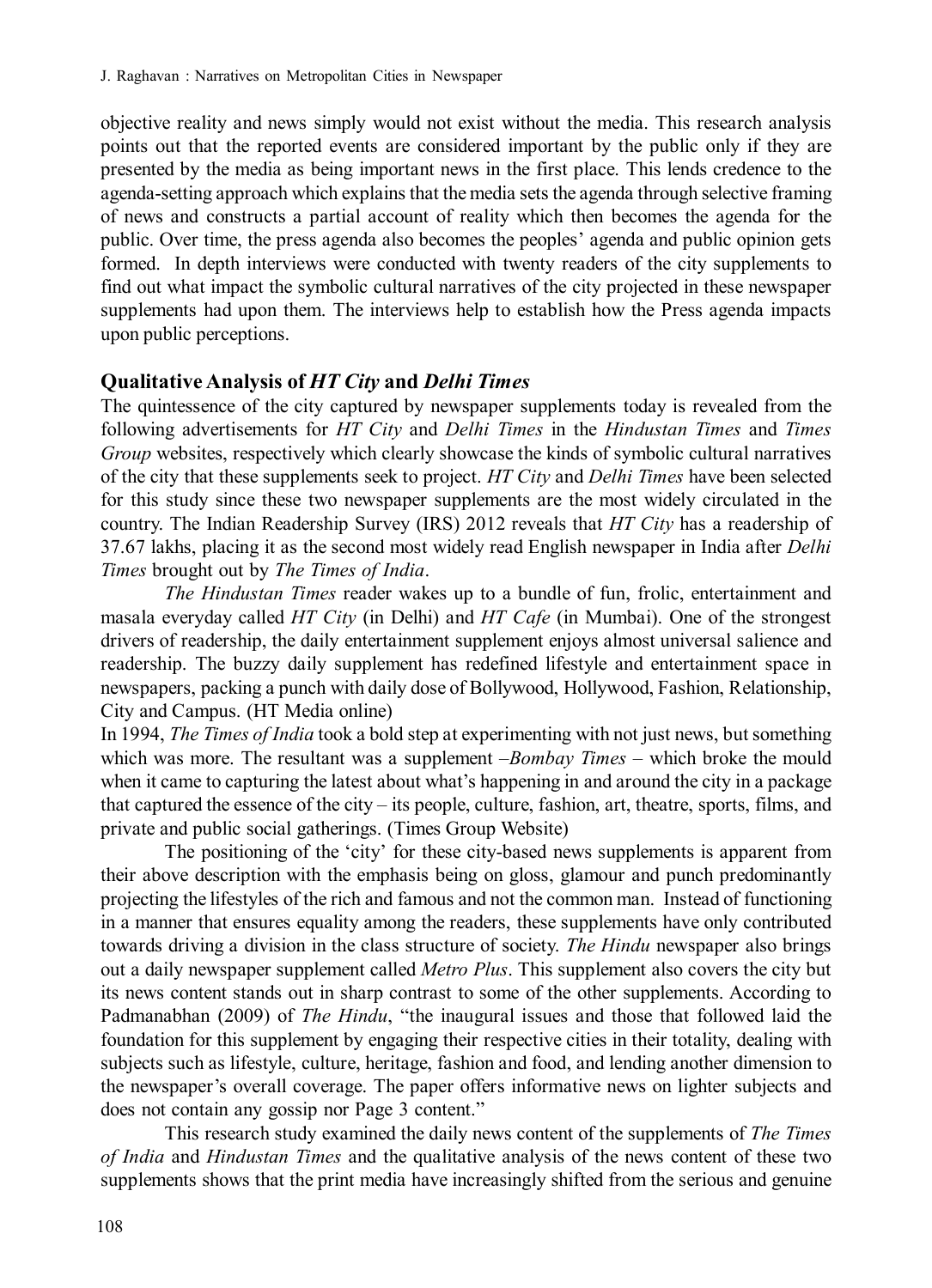concerns affecting society to focus largely on the trivial. Donn (2003) has described this as 'the dumbing down effect'. Dumbing down in the case of news supplement content is reflected in the overdose of subjects pertaining to consumerism, entertainment and lifestyles – promoting materialism and false values. As Donn (2003) states, the dumbing down effect points to a variety of different things such as a decline in creativity and innovation, a degradation of artistic, cultural, and intellectual standards, and the trivialization of cultural, artistic, journalistic and academic creations. Donn (ibid) further describes dumbing down as a process where complex issues are simplified to excess, with it all boiling down to an issue or event being portrayed as either wrong or right and very little in the way of analysis being offered. It also refers to the focus on issues considered by some to be of little worth culturally or socially. As Justice Ray (2006) has pointed out: "The page 3 culture can make people live in a make-believe world and as a result, instead of journalism connecting people, it may result in the people losing touch with reality being connected through the media. Media has created its own world of glamour, gossip, sex and sensation that has played a major role in distracting attention from the real issues of our times. Tabloidization is a shift by the media away from national and international issues of importance to a more entertainment or gossipy style of journalism that focuses on "Lifestyle, celebrity, entertainment and crime/scandal."

Though the daily news supplements in this study have been examined here for a three-month period, this dumbing-down effect has been a noticeable trend throughout the period of existence of these supplements - from inception till date. The criteria deployed for news selectivity which selectively turns news into a manufactured product and thereby into a manufactured account of reality, will be discussed in the course of this article while discussing a theoretical overview of the daily news process.

The trivialization of news content has a far-reaching impact given the sheer size of the readership of these publications. Among various forms of print media, newspaper dailies are driving reach growth, which has increased by 12.8 per cent, reports exchange4media.com (2009). The growth of reach of newspaper dailies is closely related to the increase in the number of literates: from 2005 to 2008 it has increased from 277,900,000 to 313,400,000. Most of the city supplements, vying for the largest share of readership, share uniformity in terms of news presentation and coverage. In the rat-race to grab a larger share of the market, each publication is trying to out-do the other by offering a plethora of colour supplements. But this has resulted in each newspaper, dishing out the same fare, albeit with a different nomenclature. Thus these newspaper supplements look almost the same with each claiming to be the market leader. The fare offered is seven days of materialistic splash through advertisements, product allurements and entertainment news to lure the public into hedonistic pleasures. This constitutes the major chunk of newspaper supplement content today, none of which provides the reader with much food for thought. The commercial approach of the media has reduced newspapers to trivia and lowered their informational quality. The average city dweller has only a casual interest in news in general and spends only a few minutes every day perusing these dailies. His attention is further distracted from serious news stories by the colourful supplements carrying advertisements of a wide range of household goods and gadgets, designer wear and filmy gossips deliberately interspersed with pictures of scantily clad fashion models. As Veblen (1899) wrote in his book, The Theory of the Leisure Class, "advertisements and news content focuses upon promoting conspicuous consumption that is meant not to satisfy any physical need, but rather to gratify the psychological craving for status or the esteem of others."

There is an over-representation in the print media of the 'social top' or of elites both in terms of coverage and as sources of news. These daily newspaper supplements in the city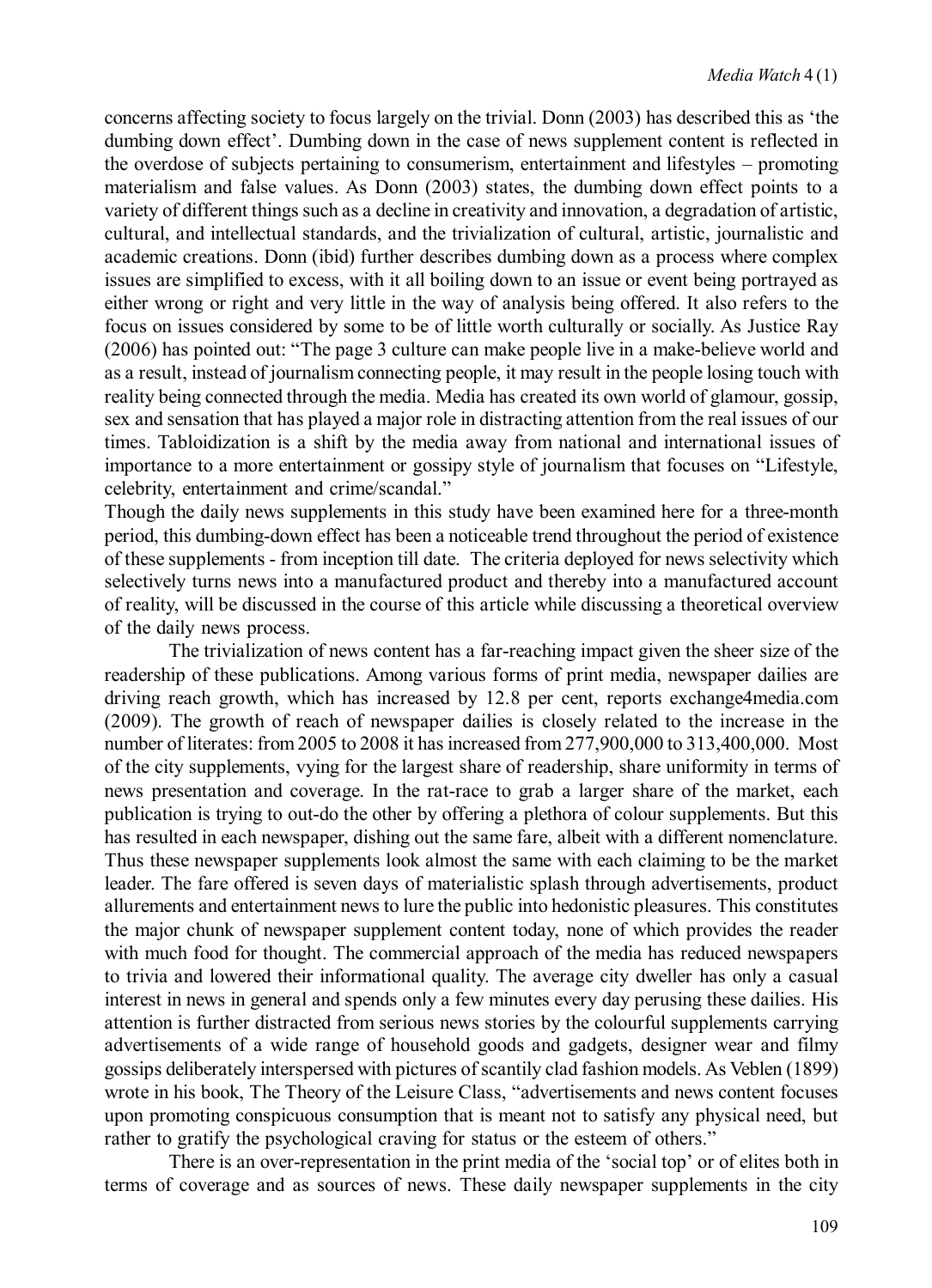today are vying with each other in representing the nouveau riche or upper crust of society in their Page-3 sections. Nayyar (2009) explains 'celebrity ecology' to understand the Page 3 culture of India stating the celebrities are transformed by the media into consumer products that are manufactured, packaged and sold to adoring audiences that are always thirsty for spectacles that pique their imagination and dazzle their lives. He looks at the frames for interpreting celebrity page 3 people from newspapers, tabloids, gossip magazines etc. which set the reader thinking about scandals and famous bodies, fashion and spectacles involving hypervisible and ultra recognizable faces.

The assumptions about the 'City' in both *Delhi Times* and *HT City* as showcased by the two supplements comprise fun, frolic, entertainment and *masala.* Examples of the nature of the news content in these supplements are cited below.

*Celebrate Valentine's Day—The E-Way*: *Electronics seem to be the number one choice as a gift item these days. By choosing swanky and useful electronic gadgets for your* Valentine, you can send out a message of love and compatibility - Delhi Times (February 12, 2012)

*Holiday Videshi , but Khaana Desi: Daal makhani in Beijing or chicken tikka in Tanzania – for the desi food lover, international holiday destinations have learnt to add the tadka to woo Indians tourists who love their sabzi-roti quite a bit* (*Delhi Times,* March 21, 2012)

*Vikram Chatwal flaunts his tattoos for HT City. He has 12 tattoos, including daughter Safira's name, Sikh expression 'Waheguru', the cross, and a scorpion* (*HT City April* 12, 2012)

 *'Ranbir's mother cuts his toenails' (2 Nov 2011, HT City)*

The above examples of news content cited from the newspaper supplements bring us to the moot question of why the leading national dailies have trivialized and dumbed-down supplement news content.

## **Commercial Pressures**

One of the prime causes for the trivialized representations of the city can be attributed to commercialization of the media. An aggressive marketing drive has overtaken the Indian print media making the 'fifth estate' subservient to the forces of commercialization. The post-Independence decades of Indian journalism point to the fact that the commodification of news, engendered by market forces has assumed greater propensity since the eighties and today is being carried to the point of aggressive hard sell. The last two decades post-liberalization have seen more changes in the media scene than the earlier decades immediately after Independence. Advertisers have responded more than adequately catering to both the electronic and print media. The leading dailies of the metros carry supplements devoted entirely to advertisements. The Times of India Group accounts for 30 per cent of the measured advertisement spend in the country. (Times Group website). The website states that it is 'the only media house to give advertisers maximum value for their money and minimum wastage'. The range of publications, each with its own specific target audience, helps advertising managers plan the ideal media mix, optimizing the advertising budget. *The Hindustan Times* financial performance in 2011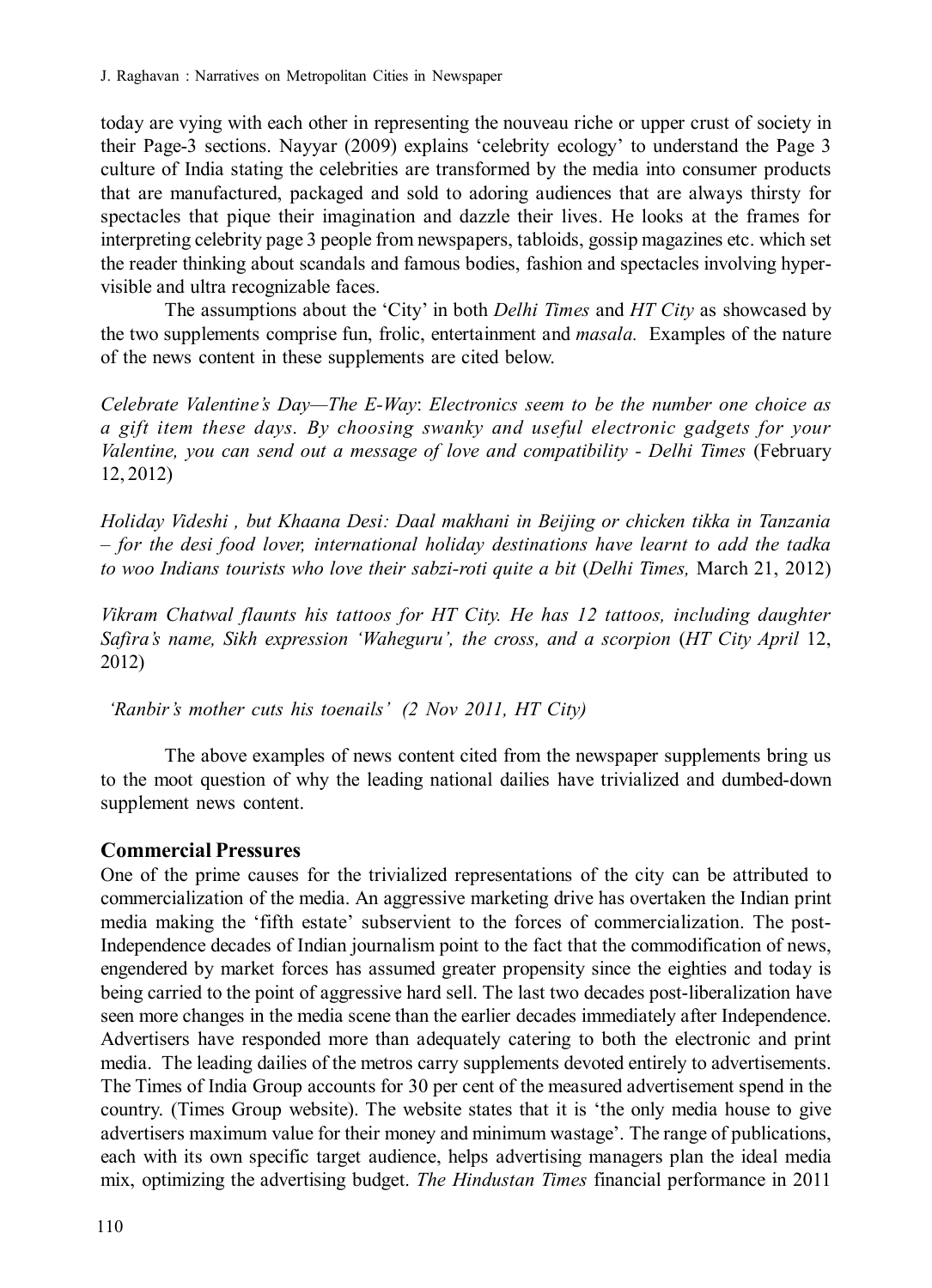reveals a 27 per cent increase in advertising revenues of print segment to 3,699 million rupees from 2,908 million rupees driven by volume growth and improvement in price realization. (HT Website).

Commercialization spawns competition. In such a competitive commercial rat race between newspapers, qualitative journalism and news dissemination are bound to receive secondary attention from the owners of these publications. The political economy approach of the Western media that commercial pressure is exerted upon journalistic freedom finds its echo in the Indian news context and we see its applicability to the newspaper supplements under study here. The political economy also referred to by Chomsky as the propaganda model, operating in the Indian media context, is ratified by Chowdhry (2010) who argues that "… the everyday quotidian features and news that inscribe corporate speech, create a new imaginary of a global Indian and a global Indian middle class." The liberalization driven market economy framework upon which the media operates has resulted in the creation of the news frame of a global Indian identity for India's middle class. "The print media has undergone some revolutionary changes in style of management moving from being a family-owned enterprise to becoming a corporatized industry with its focus on profit margins" (Rodrigues, 2010).

Another factor impacting the Indian print media is the arrival of satellite technology which has resulted in the proliferation of media channels, particularly television. This has had its effect on the print media which has implemented several strategies to keep pace with the competition from television channels. With more supplements in newspapers catering to diverse readership tastes, the print media is catering to niche audiences. The print media management has implemented a number of strategies to cash in on the increasing literacy and purchasing power of the Indian consumer. The print media has continued to grow in India despite the competition from television and net users primarily because of the peoples' urge for more and reliable information. However, there are claims that the distinction between editorial and marketing departments is vanishing, resulting in downgrading and devaluing news, analysis and public affairs information provided by newspapers (Rodrigues, 2006, p.64). The Press Council of India points out that during 2008, advertisements accounted for more than 65 per cent of newspaper revenue for most of the English dailies. This has had an impact on daily news content. "There are tendencies of hyper-commercialization, which tackles the newspaper and its journalism more or less like any other commodity or 'product' and see any higher ground vision as old-fashioned, sanctimonious humbug (Rodrigues, 2006, p. 64). The aggressive strategy of selling more copies has had an impact on the quality and credibility of journalism. Some commentators are critical of the media strategy of 'dumbing down' news content to attract new readers in rural and less-educated segments of the population.' The Page 3 idea, emphasis on sports coverage, the dumbing down of stories which are covered with a lot of violence, crime, rape rather than social stories – all of these are some of the things the newspapers are doing to make them more attractive and to get new readers. It remains one powerful and effective means for advertisers to reach their audience.

A journalist interviewed for this study pointed out: The supplements aim at a target group that is young, aspirational with the idea of having access to good life or aspiring for a good life, a generation that wants to own big brands in their lifestyle. The editors of the city supplement advise their journalists never to aim at a low-end audience but to a high-end audience or those who aspire to be high-end. So even if an article is about perfumes, they will only talk about high-end stuff, expensive, luxury brands. They write content to attract advertisers. For example, an auto-beat page in the news supplement would bring in more advertisements on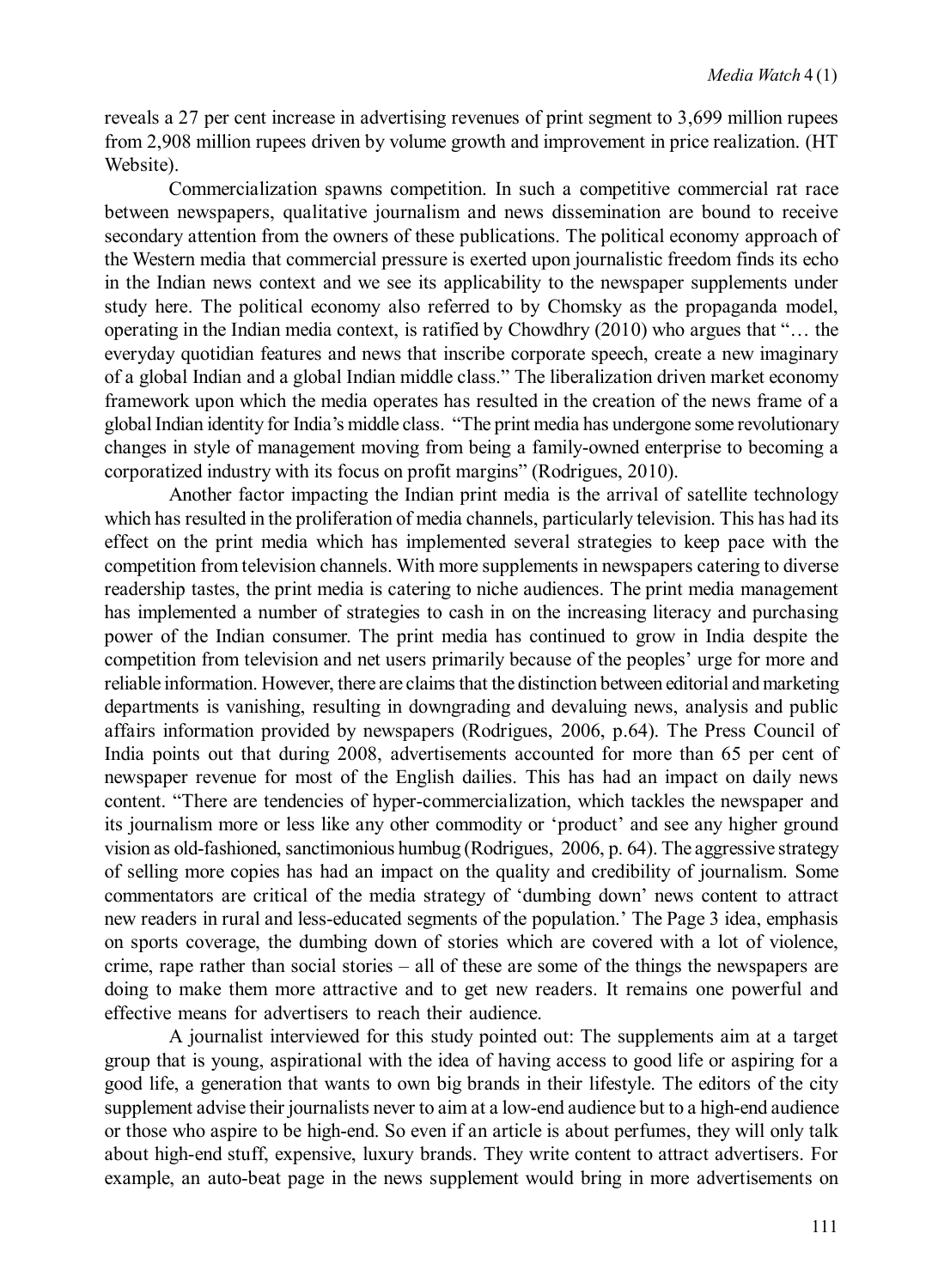cars and bikes. First the advertisement space is marked out and then the left-over space is allocated for news content. For the college crowd the articles focus on subjects like streetfashion that is funky.

Another journalist from a city supplement who was interviewed for this study said that the supplement aimed at the young target readership of 25 -27 years. In order to appeal to this group, the content of the supplement centered on 'entertainment, lifestyle and my city'. The journalist said that stories about stars and celebrities, products and services to buy and enjoy, places to hangout, habits of Delhi-ites form the staple content of these publications, all aimed at appealing to the youth. Journalists admit that advertisements often take up more space in the supplement leaving less column space for news content. Page-3 parties that are frequented by politicians, bureaucrats, film stars and the rich and famous are assiduously followed by the journalists of the publication. To a question on how the supplements were any different from a tabloid – the journalist said that these were entertainment and lifestyle supplements and refrained from calling them tabloids. However, a woman journalist in her interview said that neither *HT City* nor *Delhi Times* were tabloids as the two publications never write news in an irreverential style which is typical of tabloids. Though gossip and sensationalism are the staple diet of tabloids, the journalist admitted that some amount of such content is selected for the supplement since readers want such kinds of news.

The findings that emerge from the interviews with the journalists reinforce the propaganda model view that the media serve the interests of the state and corporate power, framing their reporting and analysis to suit the interests of the established privileged in society. Schudson (2003) Journalists construct their narratives around their own values and beliefs, but these are necessarily informed by contributions of a wide range of information sources, who thus acquire the power to become 'definers' of journalistic reality. According to Gans (1980) news sources also have the power both to supply information that makes news and to exert pressure. According to him, if a handful of factors have to be singled out for the explanation of news, then those governing choice of news sources is of prime significance. These news sources have the power both to supply information that makes news and to exert pressure. The media are structurally biased towards the very powerful and privileged sources and give access to those who enjoy accreditation. The news media representations of the city are by and large capturing and representing only the rich, the elite and the powerful and newspapers have become a class medium.

It is the Page-3 culture that is most visible in majority of the newspaper supplements. There is almost nil coverage of any other aspect of city life. As Castellis (1989) points out that the special form of a city is very much influenced by the politico-economic considerations of corporations, business houses and governments. This has also had its impact upon the way the newspaper publications are run and prove that commercial interests are largely dictating selection of content in these news publications resulting increasingly in the 'dumbing down' of news content. According to Rao (2010), marketing pressures, the tabloidization of news, and management and economic pressures are affecting journalism ethics and issues such as accountability, independence, and conflict of interests. According to P. Sainath (1996) there is very little development news in most of the media today. Most of the focus is on political events, scandals and gossip which do not in any manner contribute to educating the public.

The colour picture supplements with "Page 3" meet the requirement of both the patrons and clients. They can bring in everything - Publicity for products - without even raising an eyebrow. Exaggerated pressures from the television/satellite channels are used as a pretext by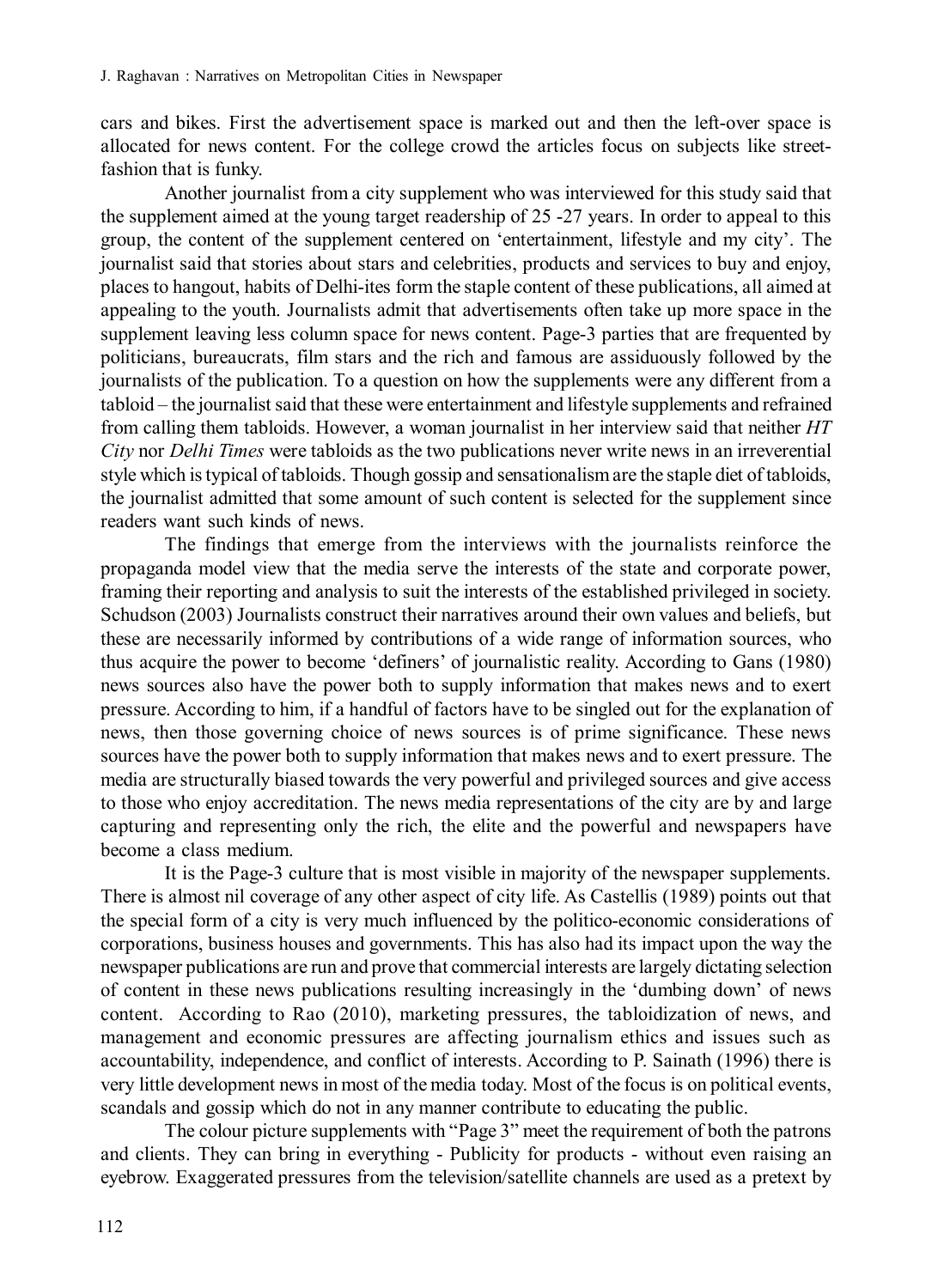print media for supposed felt need propelled by competition for further trivialization of news columns which, in turn, encourage crass commercialization (Ray, 2006).

## **Public Perceptions**

'The content of circulating representations is highly controlled and monitored in these newspaper supplements. The content is absorbed by an audience, whose nature, demographics and desires cannot always be predicted.' (Nayyar, 2009, p. 181). The impact is to be studied in terms of the kind of value system being promoted by the news supplements and absorbed by the audience. The interviews with the audience revealed that the audience takes these supplements lightly and are not enticed by the kind of aspirational lifestyle of luxuries and conspicuous consumption that the supplements are trying to promote. The excerpts of the interviews are presented below:

'It functions as a mere window to the outrageous lifestyle, the common man is not aware of. However it also reflects upon the capabilities for us to indulge in luxuries at our own affordable comfort.'

'The supplements are entertaining but do encourage immense consumerism. Also, there seems to be an obsession with good looking stuff. It caters majorly to the upper class. There should be less focus on celeb controversies!'

'They give a skewed image of lifestyles that are often vulgarly ostentatious and make little sense for anyone even to aspire for them.'

On Page 3 celebrities, some of the audience reactions were:

'…… news holes are filled with celeb gossip and unverified here-say and twitter chatter.'

'It caters majorly to the upper class. There should be less focus on celeb controversies!'

'The intelligent youth sees through the falsity and pretension underlying these Page 3 celebrities and their lifestyles while for the rest the appeal is limited to idle browsing.'

'Their reportage of celebrity escapades, fashion, page 3 etc may appear to trivialize the news, but it is in that that their inherent appeal lies.'

All the persons interviewed were aware of the conspicuous consumption that the supplements endeavour to promote, that they catered to the upper class, and present lifestyles that are not in any way connected with the common man. They said that the newspaper supplements at best serve the purpose of helping to unwind but were not to be taken seriously.

#### **Public Perception Vs. Journalists' Projection**

The analysis of the news content, interviews with journalists and public reactions clearly reveal a disconnect between the symbolic cultural representations of the city as projected in Newspaper supplements and public perceptions of the same. While gloss, glamour, celebrity gossip, luxury lifestyles and a culture of conspicuous consumption form the staple symbolic cultural narratives on the city in the newspaper supplements, the public are not fooled into believing in these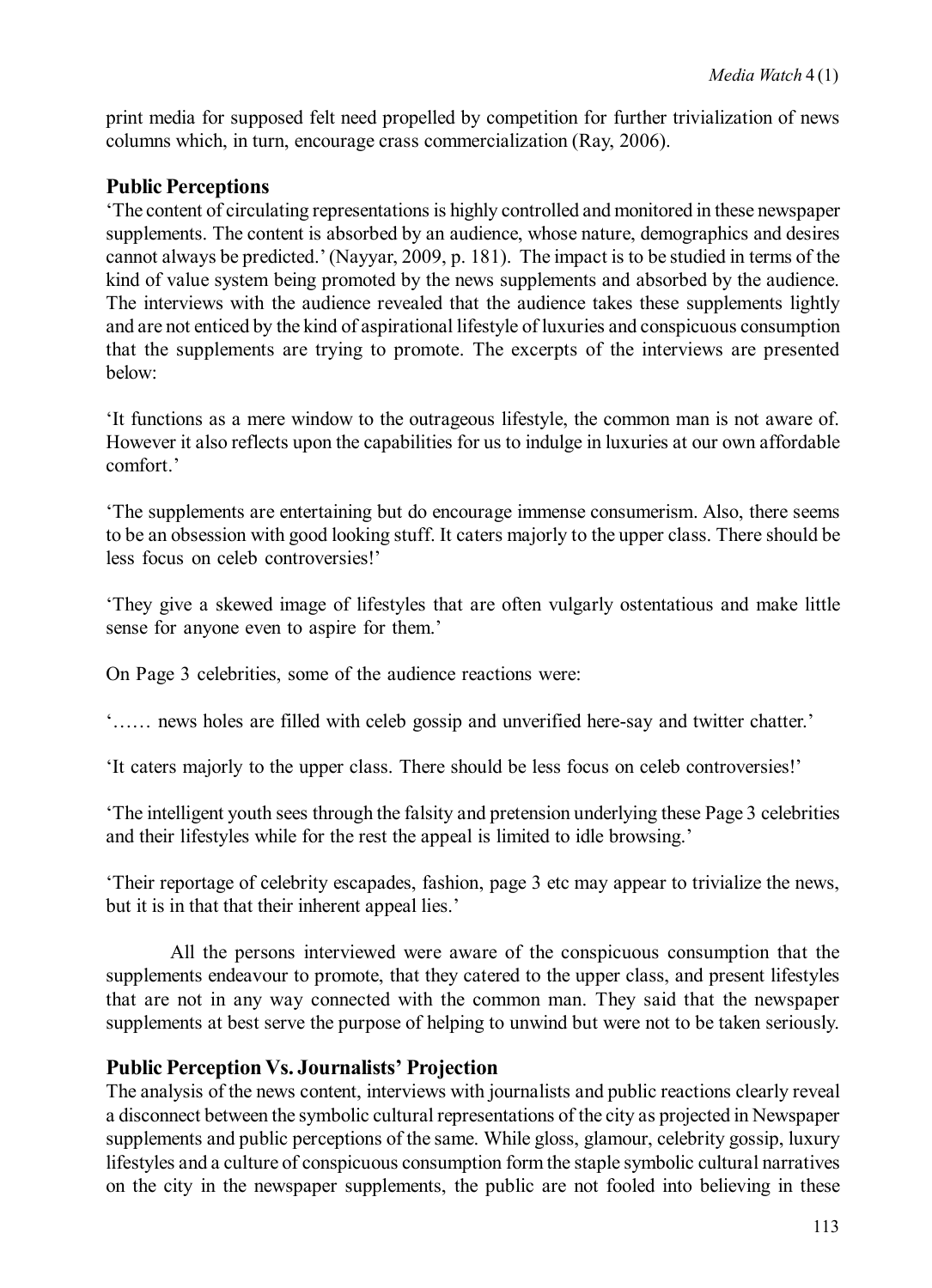symbolic representations, as revealed from the interview findings. 74 per cent of the readers' interviewed said the supplements project luxury lifestyles that were not even remotely connected to the common man.

Interviews with the journalists and the analysis of the content of the supplements showed that they are aiming to influence the young, aspirational youth who aspire for a good life, a generation that wants to own big brands in their lifestyle. However, 53 per cent of the readers interviewed said that they did not aspire for luxury lifestyles. As Pungente et al (1989) have pointed out 'Audience members bring their knowledge, experience and values to their interpretation of, and emotional responses to, media messages'. A reader said, 'There seems to be an obsession with good looking stuff. It caters majorly to the upper class.' Another reader stated: 'They give a skewed image of lifestyles that are often vulgarly ostentatious and make little sense for anyone even to aspire for them. If they are meant for youth, they fail to make any dent on that group. The intelligent youth sees through the falsity and pretension underlying these Page 3 celebrities and their lifestyles while for the rest the appeal is limited to idle browsing. A reader commented: "It would do these supplements good, if they incorporated a few intelligent features and columns on health, cinema, arts and entertainment in the city instead of only focusing on Page 3 and Bollywood gossip." Half the readers (47 per cent) enjoyed reading about Page 3 celebrities, while 47 per cent did not. 63 per cent of the readers' found these newspaper supplements to be neither interesting nor stimulating. But they all agreed that the newspaper supplements were entertaining but were not meant to be taken seriously.

### **Discussion**

Cities are often criticized because they represent the basest instincts of human society. Culture is the quest for affluence, a powerful means of controlling cities. As a source of images and memories, it symbolizes 'who belongs' in specific places' (Lin  $&$  Mele, 2005). The typical content which emanates daily from these newspaper supplements encompasses a wide range of symbolically coded items ranging from commodities, clothes, entertainment, images, celebrity lifestyles and spectacles – all with accents on luxurious packages beyond the reach of and remotely connected to the common man. Cultural representations are purposefully used by Newspaper supplements to frame cities in a certain way to entice the youth towards a high-end lifestyle - aiding and abetting the quest for affluence in young minds. 'Discourses,' suggests Nayyar (ibid), 'morph into consumer practices, where particular kinds of bodies, objects and practices are established as the norm-safe, stylish and cosmopolitan-so that they appear natural, legitimate and desirable and lead us, consumers, to buy, practice, believe in and adopt them.' There appears to be an intentional trivialization of news content in these supplements as they focus on issues that are of little worth either intellectually or socially. The commercial attitude of the media has reduced news to trivia and lowered their informational quality. 'Today Journalism is in the threshold of a revolution in technique and production of the most modern newspaper and magazine. Vast strides have been made in gathering, style, presentation and interpretation of news.'(Parthasarathi, 1991, p.302). However, the vision of Indian journalism as a crusading vocation is being viewed with skepticism today, since 'the idea of ethics, in journalism is being challenged today by market-driven objectives' (Rajan, 2006, p.1). Newspapers are a major source of information about the outside world, but recent research also suggests that they are particularly effective at reducing the knowledge gap between the advantaged and disadvantaged, between the information-rich and the information-poor thus contributing to a more equitable pattern of citizenship. Such citizen benefits, however, only accrue if the news in question is sufficiently serious, informative and accessible to viewers.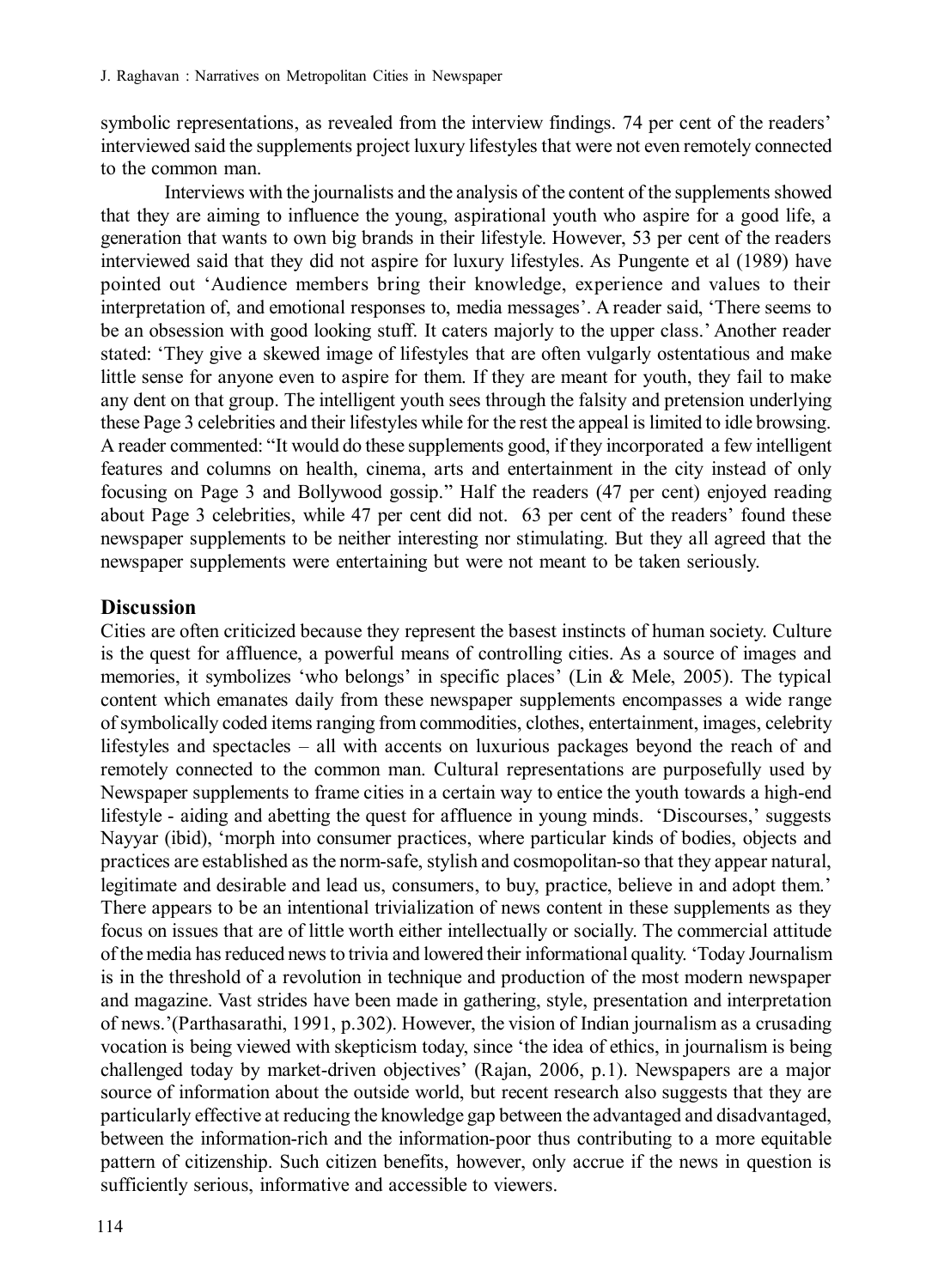Dumbing down and trivialization of news content about the metropolitan cities has become the trend in today's commercially-driven publications as they largely focus on encouraging immense consumerism by publishing news that is of little worth either in terms of information or education. Durkheim wrote about collective consciousness - a collective soul or conscience that guides the behavior of individuals. According to Mcquail (1987) there are certain areas where the mass media have the greatest potential for powerful societal effects by attracting and directing public attention, persuasion in matters of beliefs and opinions, influencing behavior, structuring definitions of reality. If newspapers are to serve their social responsibility role, they must provide content that informs, educates, entertains and enables the development of aesthetic sensibilities in readers. Park (1925) described cities as a mosaic of social worlds. However, the only social world that the newspaper supplements represent is the social world of the rich and the famous. In the words of city writer and Director of the Design Museum London, Sudjic (2008), "A city is a place with its dark corners and suffering. But it is precisely that edge of danger and instability that makes the city such an extraordinarily powerful force. It is in its role as an engine for change that the city is most alive." The examination of these newspaper supplements has shown that these publications have not tried to capture how ordinary people interpret and respond to the actual experience of living in cities. The findings of the research study here point to a disconnect between the commodification of urban culture that the city has come to symbolize for newspaper supplements versus the discriminating readers who are not mesmerized into adopting nor aspiring for such ostentatious lifestyles, that do not in any way epitomize the life of the common man. As for Page-3 celebrities who are flaunted daily in newspaper supplements as being the repositories of style and fashion, for the readers they constitute nothing more than a light read.

#### **References**

Castells, M. (1989). *The informational city.* Oxford: Blackwell.

- Chaudhuri, M. (2010). Indian Media and its Transformed Public. In *Contributions to Indian Sociology* (Vol. 44, 1&2).
- Gans, H. (1980). *More Bad News.* London: Routledge and Kegan Paul.
- HT Media (online) Retrieved from http://www.htmedia.in/RightListFrame.aspx?PID=57f42c30 d699-4db8-9bab-6edd16596d50 on October 18, 2012.
- Lippmann,W. (1965). *Public Opinion*. New York: Free Press.
- McNair, B. (1987). *News and Journalism in the UK*. London: Routledge.
- McNair, B. (1996). *News and Journalism in the UK.* London: Routledge.
- McQuail, D. (1987). *Mass Communication Theory*. London: Sage.
- Nayyar, P. (2009). *Packaging Life*. New Delhi: Sage Publications.
- Padmanbhan,M.(2009, November 27). MetroPlus the 10-year journey.
- *The Hindu* e-newspaper. Retrieved from http://www.thehindu.com/arts/article55956.ece on May 5, 2012.
- Parisi, P, & Holcomb,B. (1993). Symbolizing place: Journalistic narratives of the city. Journalism Quarterly, 70, 133-139. Retrieved from http://www.thefreelibrary.com on October 18, 2012.
- *Park,R. (1925). The City. Chicago: University of Chicago Press.*
- Parthasarathi,R. (1991).*History of Indian Journalism*.(pp.302-303). New Delhi: Sterling.
- Ram, N. (2007, August 15). Newspaper futures: India and the world. The Hindu e newspaper. Retrieved from http://www.hindu.com/af/india60/stories/2007081550100300.htm on March 16, 2009.